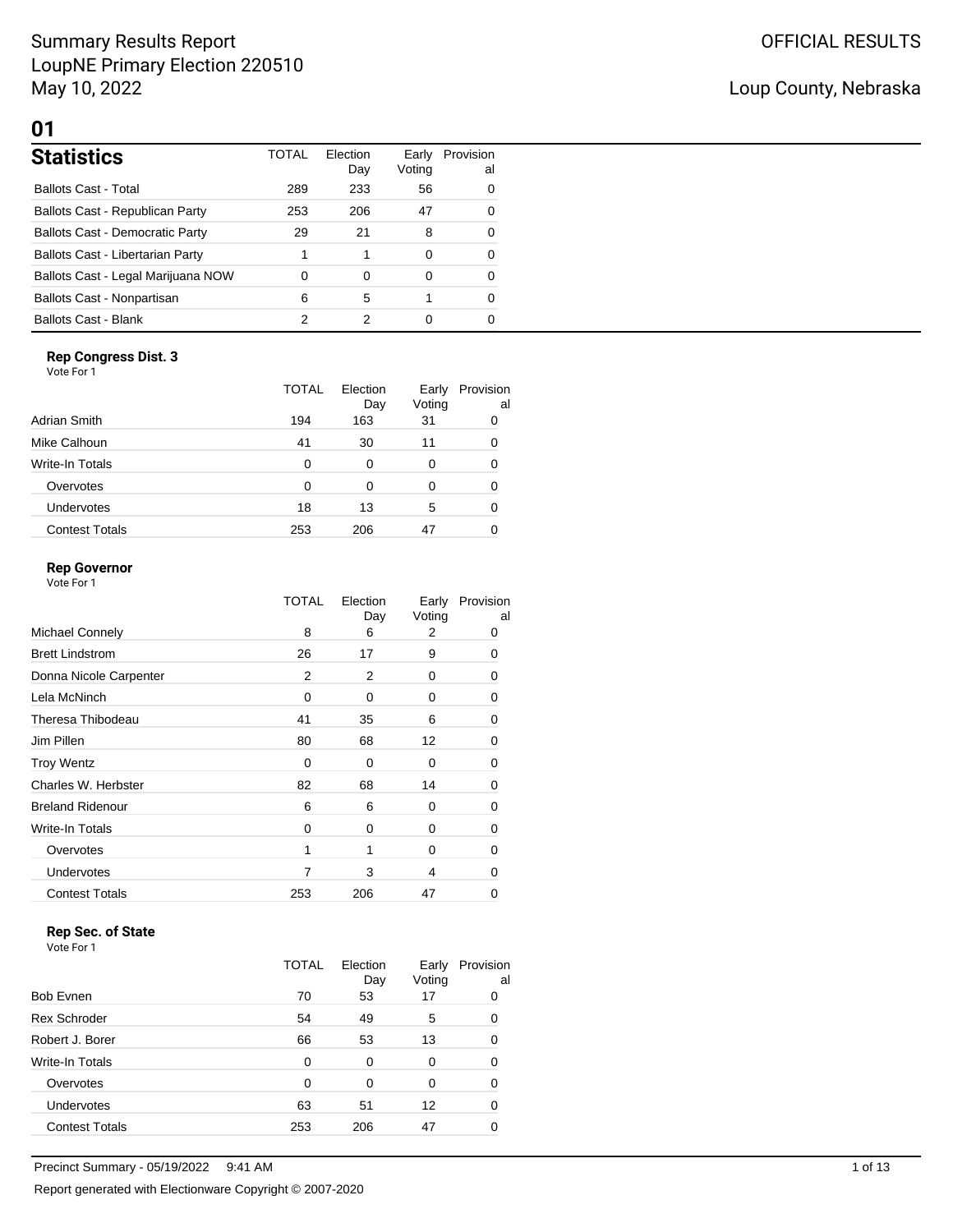### **Rep State Treasurer**

Vote For 1

|                       | <b>TOTAL</b> | Election<br>Day | Early<br>Voting | Provision<br>al |
|-----------------------|--------------|-----------------|-----------------|-----------------|
| John Murante          | 110          | 82              | 28              | 0               |
| Paul Anderson         | 68           | 61              |                 | 0               |
| Write-In Totals       | O            | 0               | 0               | 0               |
| Overvotes             | O            | 0               | 0               | 0               |
| Undervotes            | 75           | 63              | 12              | Ω               |
| <b>Contest Totals</b> | 253          | 206             | 47              |                 |

#### **Rep Attorney General**

Vote For 1

|                       | TOTAL | Election<br>Day | Early<br>Voting | Provision<br>al |
|-----------------------|-------|-----------------|-----------------|-----------------|
| Jennifer Hicks        | 84    | 69              | 15              |                 |
| Mike Hilgers          | 93    | 75              | 18              |                 |
| Write-In Totals       | 0     | 0               | 0               |                 |
| Overvotes             | 0     | 0               | 0               |                 |
| Undervotes            | 76    | 62              | 14              |                 |
| <b>Contest Totals</b> | 253   | 206             | 47              |                 |

### **Rep State Auditor**

Vote For 1

|                       | <b>TOTAL</b> | Election<br>Day | Early<br>Voting | Provision<br>al |
|-----------------------|--------------|-----------------|-----------------|-----------------|
| Mike Foley            | 140          | 115             | 25              |                 |
| Larry Anderson        | 41           | 33              | 8               |                 |
| Write-In Totals       | 0            | 0               | 0               |                 |
| Overvotes             | 0            | 0               | 0               |                 |
| Undervotes            | 72           | 58              | 14              |                 |
| <b>Contest Totals</b> | 253          | 206             | 47              |                 |

### **Rep Public Service Comm. Dist 5**

|                       | <b>TOTAL</b> | Election<br>Day | Early<br>Voting | Provision<br>al |
|-----------------------|--------------|-----------------|-----------------|-----------------|
| Kevin Stocker         | 50           | 38              | 12              | 0               |
| Mary Ridder           | 106          | 89              | 17              | 0               |
| Dakota Delka          | 12           | 8               | 4               |                 |
| Write-In Totals       | $\Omega$     | 0               | 0               | 0               |
| Overvotes             | $\Omega$     | 0               | 0               |                 |
| Undervotes            | 85           | 71              | 14              |                 |
| <b>Contest Totals</b> | 253          | 206             | 47              |                 |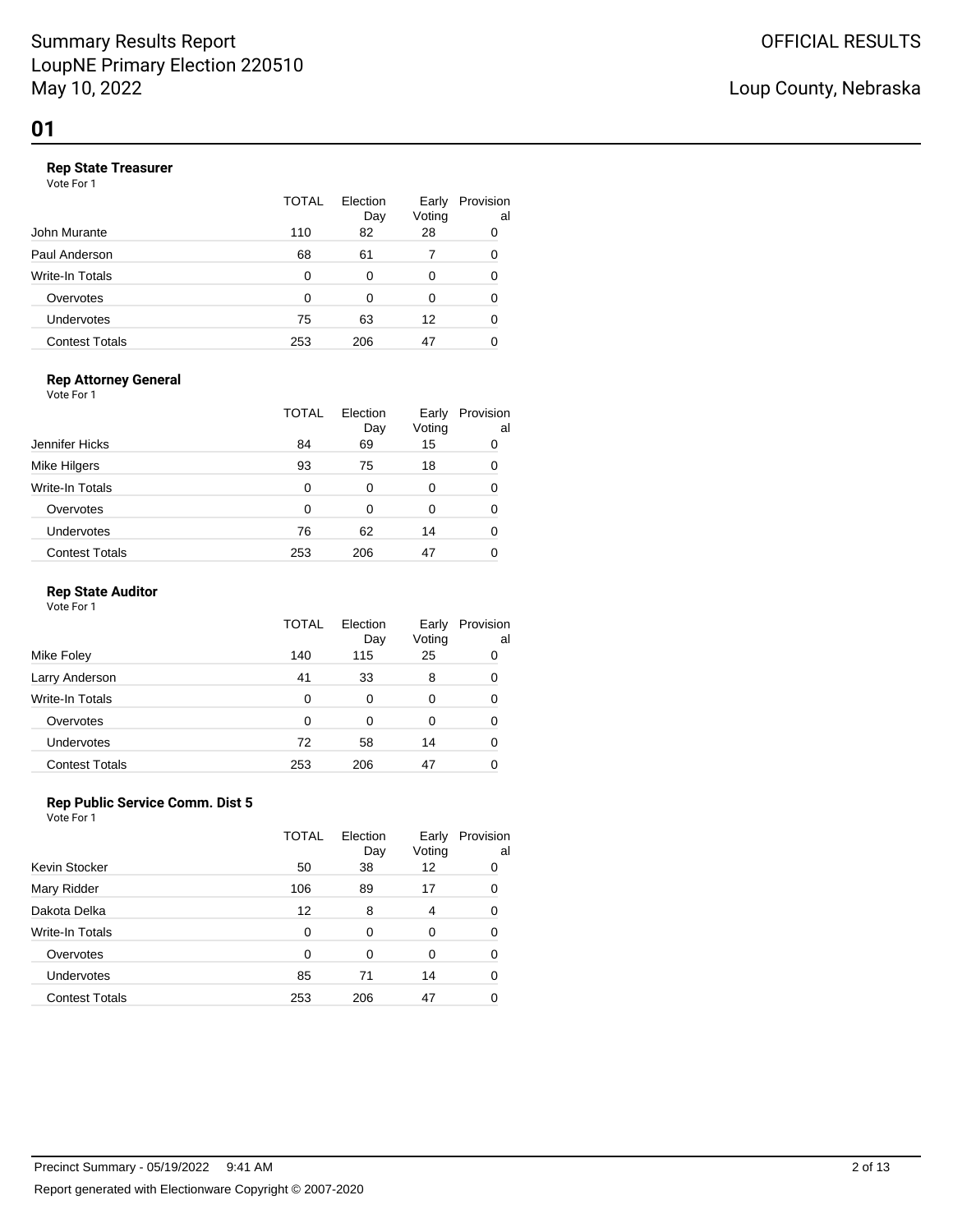## Loup County, Nebraska

## **01**

### **Rep Loup County Commissioner Dist 1**

Vote For 1

|                       | TOTAL | Election<br>Day | Early<br>Voting | Provision<br>al |
|-----------------------|-------|-----------------|-----------------|-----------------|
| Donald E. Brown       | 30    | 24              | 6               | 0               |
| David Larson          | 61    | 48              | 13              | 0               |
| Write-In Totals       | 0     | 0               | 0               |                 |
| Overvotes             | 0     | 0               | 0               | 0               |
| <b>Undervotes</b>     |       |                 | 0               |                 |
| <b>Contest Totals</b> | 92    | 73              | 19              |                 |

### **Rep Loup County Commissioner Dist 2**

Vote For 1

|                       | <b>TOTAL</b> | Election<br>Day | Early<br>Voting | Provision<br>al |
|-----------------------|--------------|-----------------|-----------------|-----------------|
| <b>Greg Ralls</b>     | 33           | 28              | 5               | 0               |
| Donna L. Steckel      | 40           | 34              | 6               | O               |
| Ray Kovarik           | 8            |                 |                 |                 |
| Write-In Totals       | 0            | 0               | 0               |                 |
| Overvotes             | 0            | 0               | 0               |                 |
| Undervotes            |              |                 | ი               |                 |
| <b>Contest Totals</b> | 82           | 70              | 12              |                 |

#### **Dem Congress Dist. 3**

Vote For 1

|                        | TOTAL | Election<br>Day | Early<br>Voting | Provision<br>al |
|------------------------|-------|-----------------|-----------------|-----------------|
| David J. Else          | 10    | 6               |                 |                 |
| Daniel M. Wik          | 8     | 8               | O               |                 |
| <b>Write-In Totals</b> |       | ∩               |                 |                 |
| Overvotes              | 0     | 0               |                 |                 |
| <b>Undervotes</b>      | 10    |                 | 3               |                 |
| <b>Contest Totals</b>  | 29    | 21              |                 |                 |

#### **Dem Governor** Vote For 1

|                       | <b>TOTAL</b> | Election<br>Day | Early<br>Voting | Provision<br>al |
|-----------------------|--------------|-----------------|-----------------|-----------------|
| Carol Blood           | 24           | 16              | 8               |                 |
| Roy A. Harris         | 2            | 2               | 0               |                 |
| Write-In Totals       | O            | 0               | 0               |                 |
| Overvotes             | O            | 0               | Ω               |                 |
| Undervotes            | 3            | 3               | 0               |                 |
| <b>Contest Totals</b> | 29           | 21              | 8               |                 |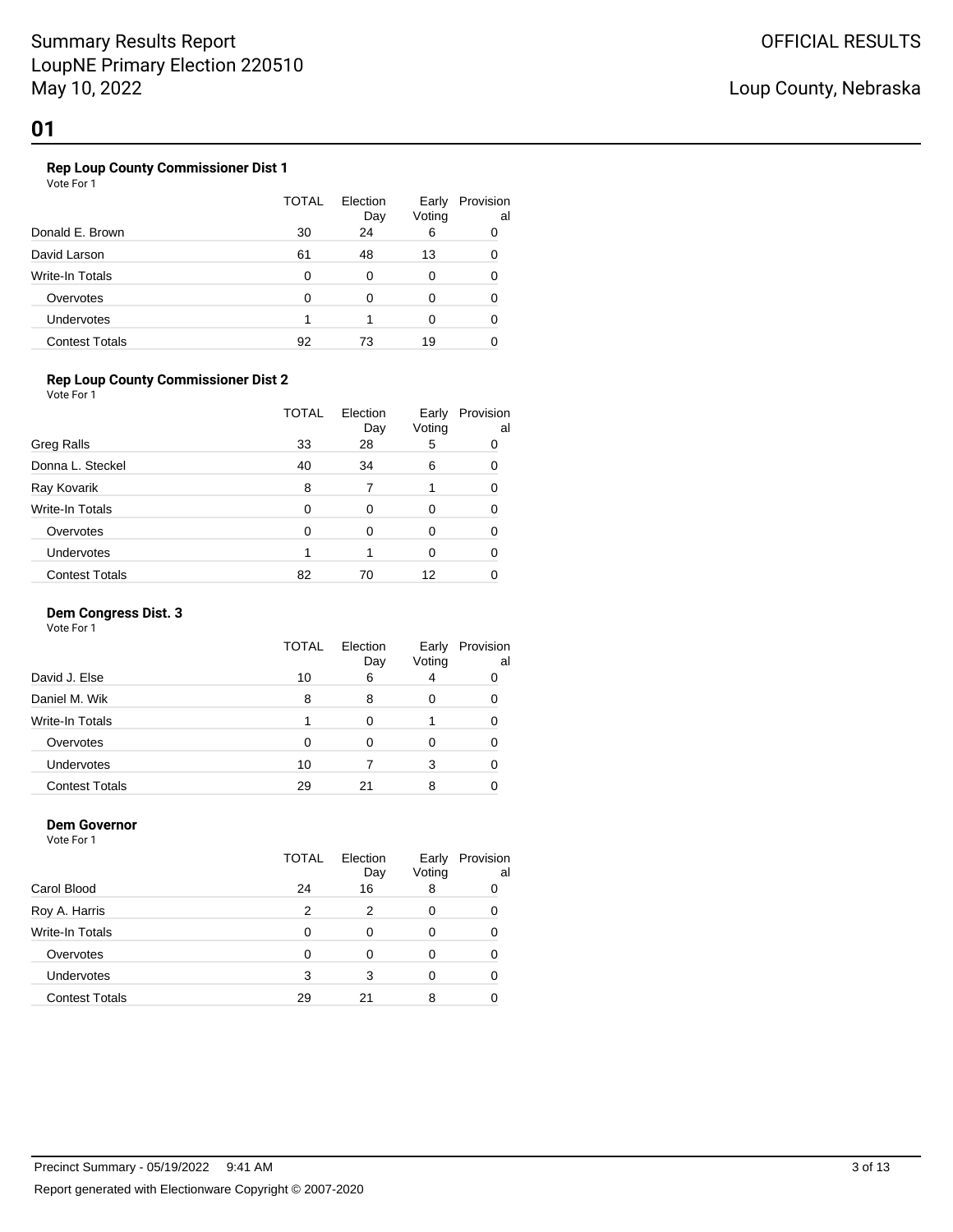### **Dem Sec. of State**

Vote For 1

|                       | <b>TOTAL</b> | Election<br>Day | Early<br>Voting | Provision<br>al |
|-----------------------|--------------|-----------------|-----------------|-----------------|
| Write-In Totals       |              |                 |                 |                 |
| Overvotes             | 0            |                 |                 |                 |
| Undervotes            | 29           | 21              | 8               | O               |
| <b>Contest Totals</b> | 29           | 21              | 8               |                 |

## **Dem State Treasurer**

Vote For 1

|                       | <b>TOTAL</b> | Election<br>Day | Early<br>Voting | Provision<br>al |
|-----------------------|--------------|-----------------|-----------------|-----------------|
| Write-In Totals       |              |                 |                 |                 |
| Overvotes             |              |                 |                 |                 |
| <b>Undervotes</b>     | 29           | 21              | 8               |                 |
| <b>Contest Totals</b> | 29           | 21              |                 |                 |

### **Dem Attorney General**

Vote For 1

|                       | TOTAL        | Election<br>Day | Early<br>Voting | Provision<br>al |
|-----------------------|--------------|-----------------|-----------------|-----------------|
| Write-In Totals       | $\mathbf{0}$ |                 |                 | 0               |
| Overvotes             | O            |                 |                 |                 |
| <b>Undervotes</b>     | 29           | 21              |                 |                 |
| <b>Contest Totals</b> | 29           | 21              |                 |                 |

### **Dem State Auditor**

Vote For 1

|                       | <b>TOTAL</b> | Election<br>Day | Early<br>Voting | Provision<br>al |
|-----------------------|--------------|-----------------|-----------------|-----------------|
| Write-In Totals       | 0            | Ω               |                 |                 |
| Overvotes             | 0            | Ω               |                 |                 |
| Undervotes            | 29           | 21              | 8               |                 |
| <b>Contest Totals</b> | 29           | 21              |                 |                 |

## **Dem Public Service Comm. Dist 5**

Vote For 1

|                        | <b>TOTAL</b> | Election | Early  | Provision |
|------------------------|--------------|----------|--------|-----------|
|                        |              | Day      | Voting | al        |
| <b>Write-In Totals</b> |              | 2        |        |           |
| Overvotes              |              | 0        |        |           |
| <b>Undervotes</b>      | 27           | 19       | 8      |           |
| <b>Contest Totals</b>  | 29           | 21       | 8      |           |

#### **Lib Congress Dist. 3** Vote For 1

|                       | <b>TOTAL</b> | Election<br>Day | Early<br>Voting | Provision<br>al |
|-----------------------|--------------|-----------------|-----------------|-----------------|
| Write-In Totals       |              | O               |                 |                 |
| Overvotes             |              | O               |                 |                 |
| <b>Undervotes</b>     |              |                 |                 |                 |
| <b>Contest Totals</b> |              |                 |                 |                 |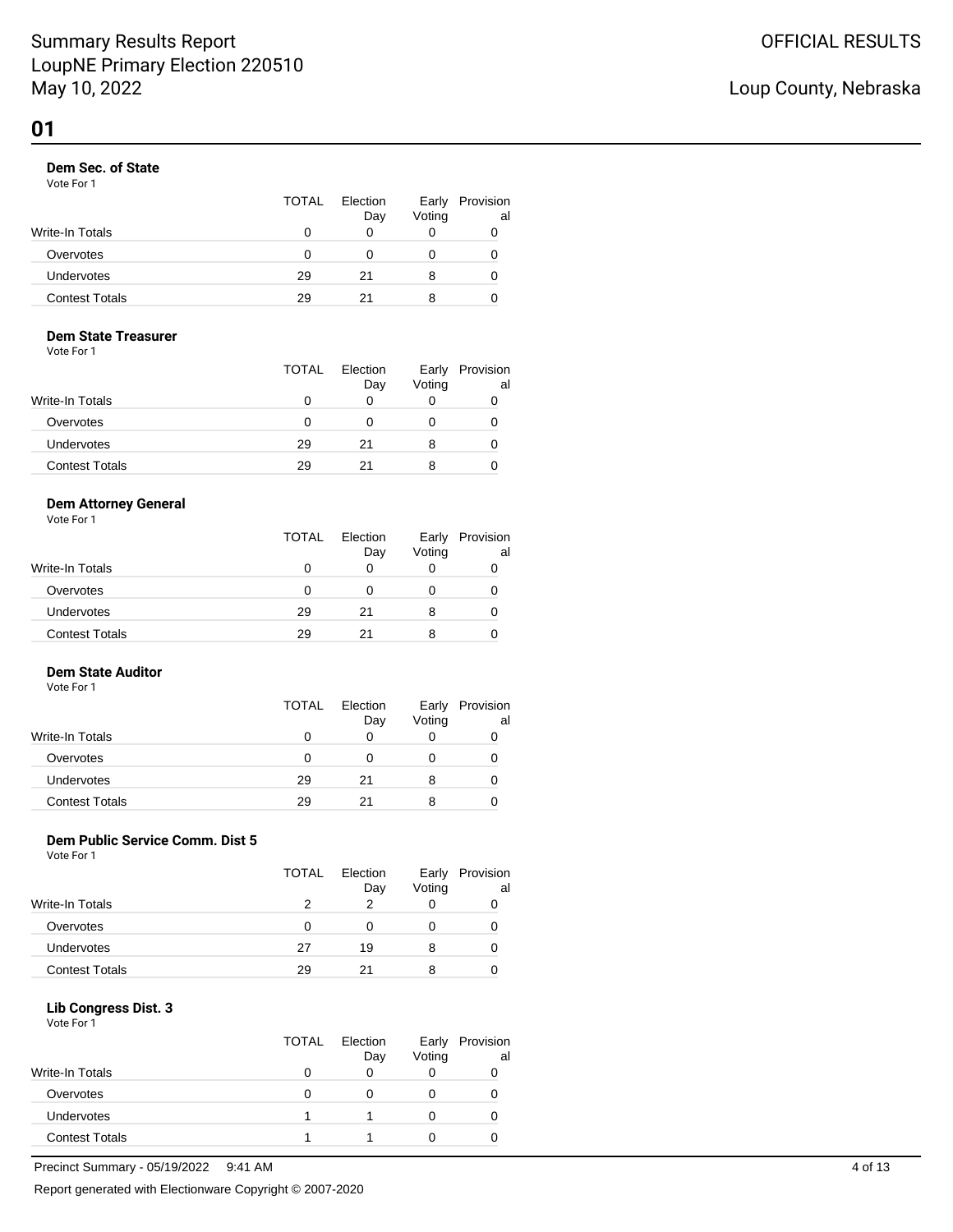### **Lib Governor**

Vote For 1

|                       | <b>TOTAL</b> | Election<br>Day | Early<br>Voting | Provision<br>al |
|-----------------------|--------------|-----------------|-----------------|-----------------|
| Scott Zimmerman       |              |                 |                 |                 |
| Write-In Totals       |              |                 | 0               |                 |
| Overvotes             |              |                 | 0               |                 |
| Undervotes            |              |                 |                 |                 |
| <b>Contest Totals</b> |              |                 |                 |                 |

### **Lib Sec. of State**

Vote For 1

|                       | <b>TOTAL</b> | Election<br>Day | Early<br>Voting | Provision<br>al |
|-----------------------|--------------|-----------------|-----------------|-----------------|
| Write-In Totals       |              |                 |                 |                 |
| Overvotes             |              |                 |                 |                 |
| <b>Undervotes</b>     |              |                 |                 |                 |
| <b>Contest Totals</b> |              |                 |                 |                 |

### **Lib State Treasurer**

Vote For 1

|                       | TOTAL | Election<br>Day | Early<br>Voting | Provision<br>al |
|-----------------------|-------|-----------------|-----------------|-----------------|
| Katrina Tomsen        |       |                 |                 |                 |
| Write-In Totals       |       |                 |                 |                 |
| Overvotes             |       |                 |                 |                 |
| <b>Undervotes</b>     |       |                 |                 |                 |
| <b>Contest Totals</b> |       |                 |                 |                 |

### **Lib Attorney General**

Vote For 1

|                        | TOTAL | Election<br>Day | Early<br>Voting | Provision<br>al |
|------------------------|-------|-----------------|-----------------|-----------------|
| <b>Write-In Totals</b> |       |                 |                 |                 |
| Overvotes              |       |                 |                 |                 |
| <b>Undervotes</b>      |       |                 |                 |                 |
| <b>Contest Totals</b>  |       |                 |                 |                 |

## **Lib State Auditor**

Vote For 1

|                        | <b>TOTAL</b> | Election<br>Day | Early<br>Voting | Provision<br>al |
|------------------------|--------------|-----------------|-----------------|-----------------|
| Gene Siadek            |              |                 |                 |                 |
| <b>Write-In Totals</b> | O            | $\mathbf{0}$    |                 |                 |
| Overvotes              | n            |                 |                 |                 |
| Undervotes             | n            |                 |                 |                 |
| <b>Contest Totals</b>  |              |                 |                 |                 |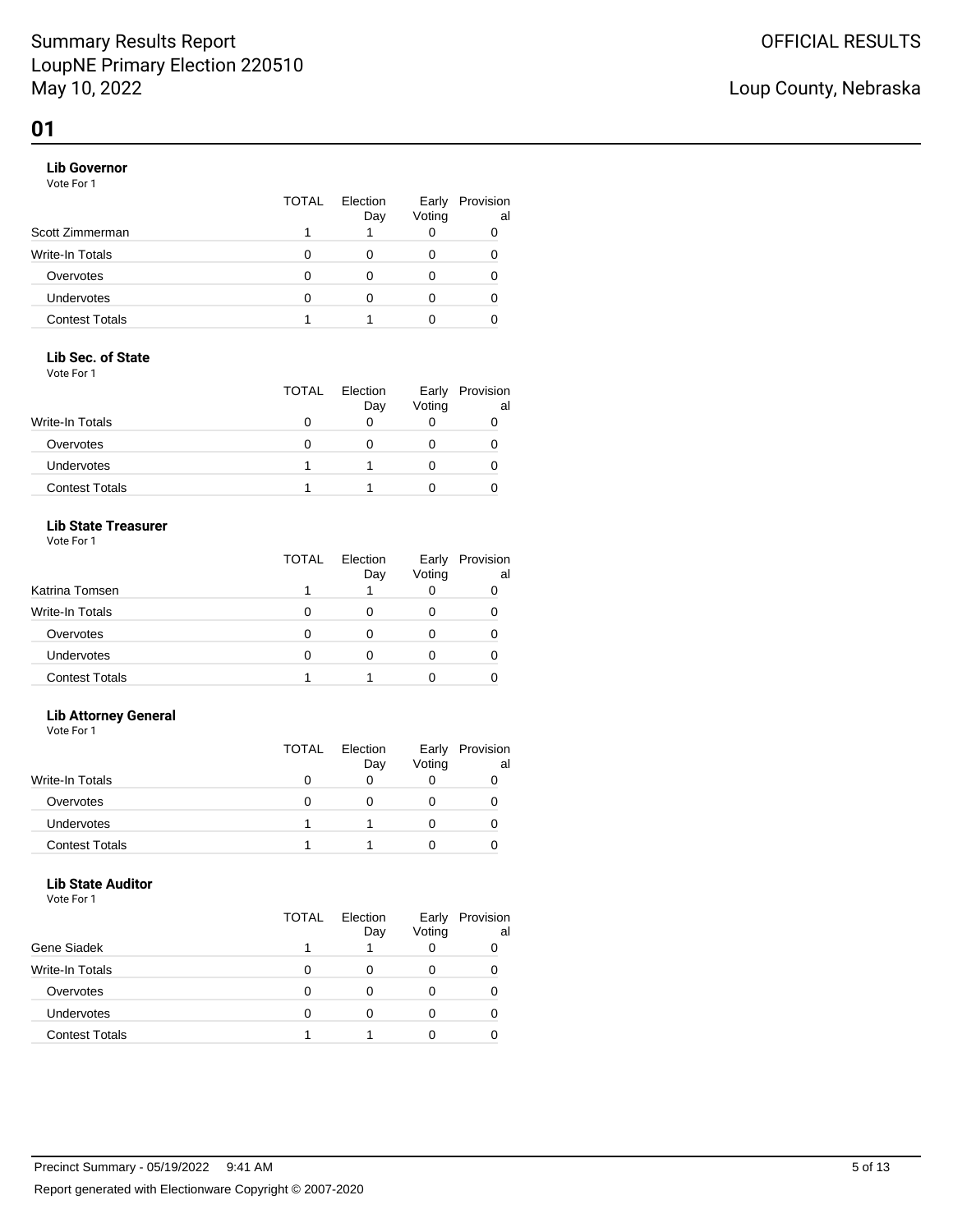### **Lib Public Service Comm. Dist 5**

Vote For 1

|                       | <b>TOTAL</b> | Election<br>Day | Early<br>Voting | Provision<br>al |
|-----------------------|--------------|-----------------|-----------------|-----------------|
| Write-In Totals       |              |                 |                 |                 |
| Overvotes             |              |                 |                 |                 |
| <b>Undervotes</b>     |              |                 |                 |                 |
| <b>Contest Totals</b> |              |                 |                 |                 |

#### **Lmn Congress Dist. 3** Vote For 1

|                       | <b>TOTAL</b> | Election<br>Day | Early<br>Voting | Provision<br>al |
|-----------------------|--------------|-----------------|-----------------|-----------------|
| Mark Elworth Jr.      |              | 0               |                 |                 |
| Write-In Totals       |              |                 | 0               |                 |
| Overvotes             |              | n               |                 |                 |
| <b>Undervotes</b>     |              | O               | O               |                 |
| <b>Contest Totals</b> |              |                 |                 |                 |

## **Lmn Governor**

Vote For 1

|                       | <b>TOTAL</b> | Election<br>Day | Early<br>Voting | Provision<br>al |
|-----------------------|--------------|-----------------|-----------------|-----------------|
| Write-In Totals       |              |                 |                 |                 |
| Overvotes             | 0            |                 |                 |                 |
| Undervotes            |              |                 |                 |                 |
| <b>Contest Totals</b> |              |                 |                 |                 |

## **Lmn Sec. of State**

| Vote For 1             |              |                 |                 |                 |
|------------------------|--------------|-----------------|-----------------|-----------------|
|                        | <b>TOTAL</b> | Election<br>Day | Early<br>Voting | Provision<br>al |
| <b>Write-In Totals</b> |              |                 | 0               |                 |
| Overvotes              | O            |                 | 0               |                 |
| Undervotes             | O            |                 | Ω               |                 |
| <b>Contest Totals</b>  |              |                 |                 |                 |

#### **Lmn State Treasurer**

Vote For 1

|                       | <b>TOTAL</b> | Election<br>Day | Early<br>Voting | Provision<br>al |
|-----------------------|--------------|-----------------|-----------------|-----------------|
| Write-In Totals       | Ω            | 0               |                 |                 |
| Overvotes             | O            |                 |                 |                 |
| <b>Undervotes</b>     |              |                 |                 |                 |
| <b>Contest Totals</b> | n            |                 |                 |                 |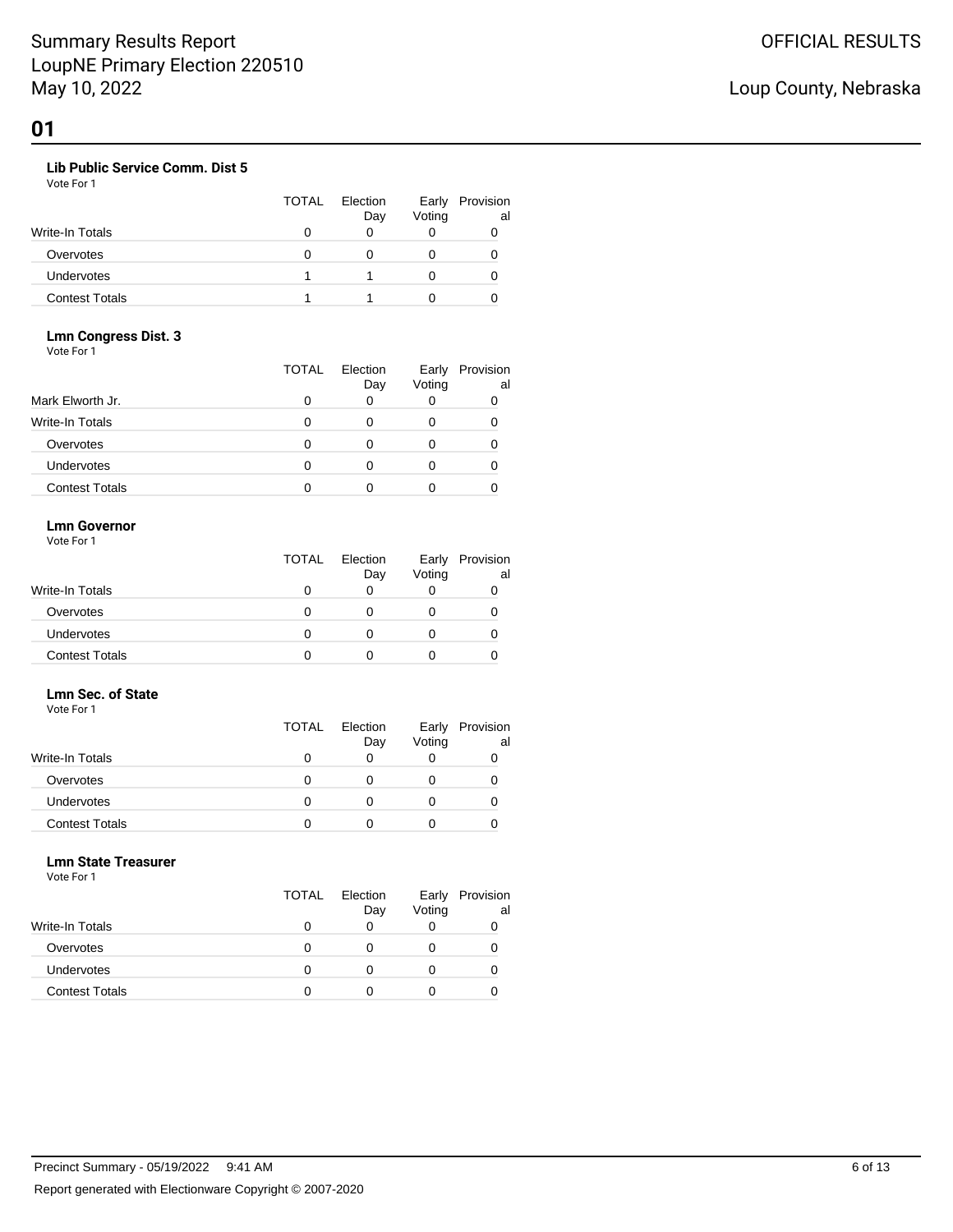## Loup County, Nebraska

#### **Lmn Attorney General**

Vote For 1

|                       | <b>TOTAL</b> | Election<br>Day | Early<br>Voting | Provision<br>al |
|-----------------------|--------------|-----------------|-----------------|-----------------|
| Larry Bolinger        |              |                 |                 |                 |
| Write-In Totals       | $\Omega$     | 0               | 0               |                 |
| Overvotes             | 0            | 0               | $\mathbf{0}$    |                 |
| <b>Undervotes</b>     | 0            | 0               | O               |                 |
| <b>Contest Totals</b> |              |                 |                 |                 |

## **Lmn State Auditor**

| Vote For 1 |  |  |
|------------|--|--|
|            |  |  |

|                        | <b>TOTAL</b> | Election<br>Day | Early<br>Voting | Provision<br>al |
|------------------------|--------------|-----------------|-----------------|-----------------|
| L. Leroy Lopez         |              |                 | 0               |                 |
| <b>Write-In Totals</b> |              |                 | 0               |                 |
| Overvotes              |              | ∩               | 0               |                 |
| Undervotes             |              | ∩               | 0               |                 |
| <b>Contest Totals</b>  |              |                 |                 |                 |

## **Lmn Public Service Comm. Dist 5**

Vote For 1

|                        | <b>TOTAL</b> | Election<br>Day | Early<br>Voting | Provision<br>al |
|------------------------|--------------|-----------------|-----------------|-----------------|
| <b>Write-In Totals</b> |              |                 |                 |                 |
| Overvotes              |              |                 |                 |                 |
| Undervotes             |              |                 |                 |                 |
| <b>Contest Totals</b>  |              |                 |                 |                 |

#### **State Board of Education** Vote For 1

|                       | <b>TOTAL</b> | Election<br>Day | Early<br>Voting | Provision<br>al |
|-----------------------|--------------|-----------------|-----------------|-----------------|
| <b>Robin Stevens</b>  | 35           | 26              | 9               | 0               |
| Pat Moore             | 24           | 21              | 3               | 0               |
| Elizabeth Tegtmeier   | 165          | 138             | 27              | 0               |
| Write-In Totals       |              |                 | 0               | 0               |
| Overvotes             | 0            | 0               | 0               | 0               |
| Undervotes            | 64           | 47              | 17              | 0               |
| <b>Contest Totals</b> | 289          | 233             | 56              |                 |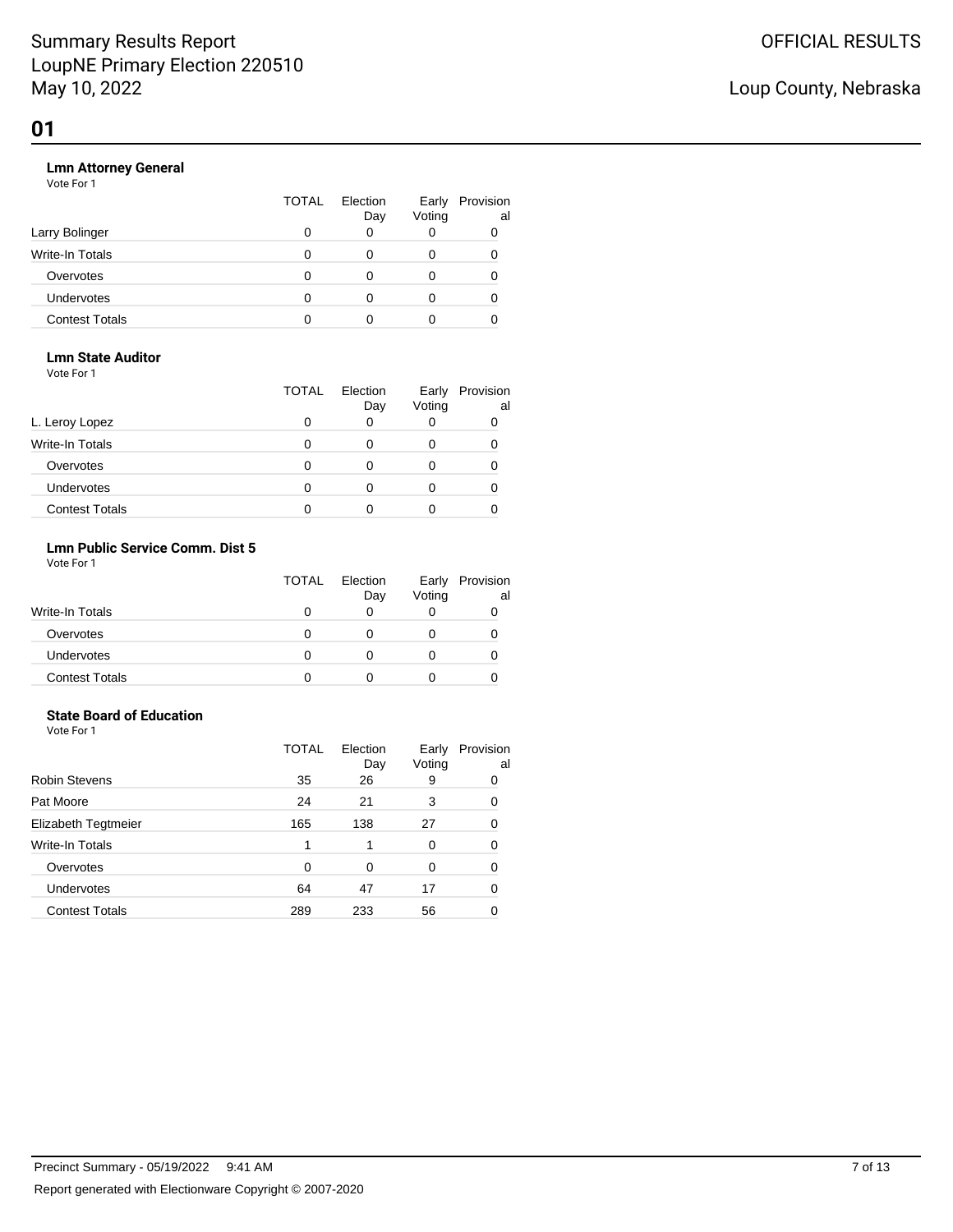|                       | TOTAL    | Election<br>Day | Early<br>Voting | Provision<br>al |
|-----------------------|----------|-----------------|-----------------|-----------------|
| Matt Williams         | 87       | 70              | 17              | 0               |
| Nolan Gurnsey         | 16       | 13              | 3               | 0               |
| Kathy Wilmot          | 94       | 75              | 19              | 0               |
| Write-In Totals       | 0        | 0               | 0               | 0               |
| Overvotes             | $\Omega$ | $\Omega$        | 0               | 0               |
| Undervotes            | 92       | 75              | 17              | 0               |
| <b>Contest Totals</b> | 289      | 233             | 56              |                 |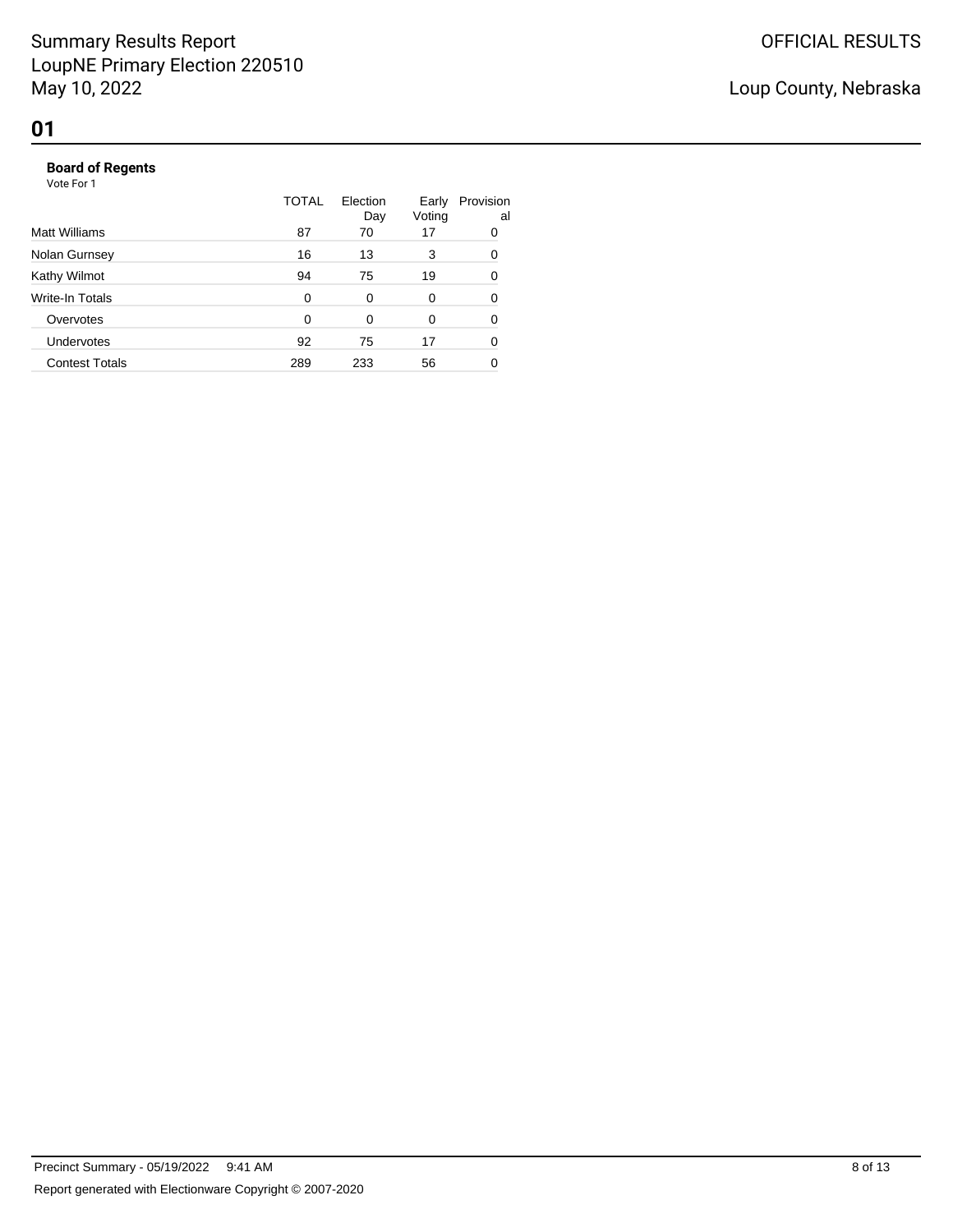## Summary Results Report LoupNE Primary Election 220510 May 10, 2022

## Loup County, Nebraska

# **NonPartisan-Partisan**

| <b>Statistics</b>                      | TOTAL | Election<br>Day | Voting | Early Provision<br>al |
|----------------------------------------|-------|-----------------|--------|-----------------------|
| <b>Ballots Cast - Total</b>            | 0     | 0               | 0      | 0                     |
| Ballots Cast - Republican Party        | 0     | 0               | 0      | O                     |
| <b>Ballots Cast - Democratic Party</b> | 0     | 0               | 0      | 0                     |
| Ballots Cast - Libertarian Party       | 0     | 0               | 0      | O                     |
| Ballots Cast - Legal Marijuana NOW     | 0     | 0               | 0      | 0                     |
| Ballots Cast - Nonpartisan             | 0     | 0               | 0      | 0                     |
| <b>Ballots Cast - Blank</b>            |       | 0               | O      |                       |

### **Rep Congress Dist. 3**

Vote For 1

|                       | <b>TOTAL</b> | Election<br>Day | Early<br>Voting | Provision<br>al |
|-----------------------|--------------|-----------------|-----------------|-----------------|
| Adrian Smith          | 2            | 2               |                 |                 |
| Mike Calhoun          | 3            | 3               |                 |                 |
| Write-In Totals       | O            | O               |                 |                 |
| Overvotes             | 0            |                 |                 |                 |
| Undervotes            | 0            |                 |                 |                 |
| <b>Contest Totals</b> | 5            | 5               |                 |                 |

### **Dem Congress Dist. 3**

| Vote For 1 |  |  |
|------------|--|--|
|------------|--|--|

|                        | TOTAL | Election<br>Day | Early<br>Voting | Provision<br>al |
|------------------------|-------|-----------------|-----------------|-----------------|
| David J. Else          |       |                 | O               |                 |
| Daniel M. Wik          |       |                 | 0               |                 |
| <b>Write-In Totals</b> |       | ∩               | 0               |                 |
| Overvotes              |       |                 | O               |                 |
| Undervotes             |       |                 | O               |                 |
| <b>Contest Totals</b>  |       |                 |                 |                 |

### **Dem Governor**

Vote For 1

|                       | TOTAL | Election<br>Day | Early<br>Voting | Provision<br>al |
|-----------------------|-------|-----------------|-----------------|-----------------|
| Carol Blood           |       |                 | 0               |                 |
| Roy A. Harris         |       |                 | 0               |                 |
| Write-In Totals       |       | ∩               | 0               |                 |
| Overvotes             |       | ∩               | O               |                 |
| <b>Undervotes</b>     |       |                 | O               |                 |
| <b>Contest Totals</b> |       |                 |                 |                 |

### **Dem Sec. of State**

|                        | <b>TOTAL</b> | Election<br>Day | Early<br>Voting | Provision<br>al |
|------------------------|--------------|-----------------|-----------------|-----------------|
| <b>Write-In Totals</b> |              |                 |                 |                 |
| Overvotes              |              |                 |                 |                 |
| Undervotes             |              |                 |                 |                 |
| <b>Contest Totals</b>  |              |                 |                 |                 |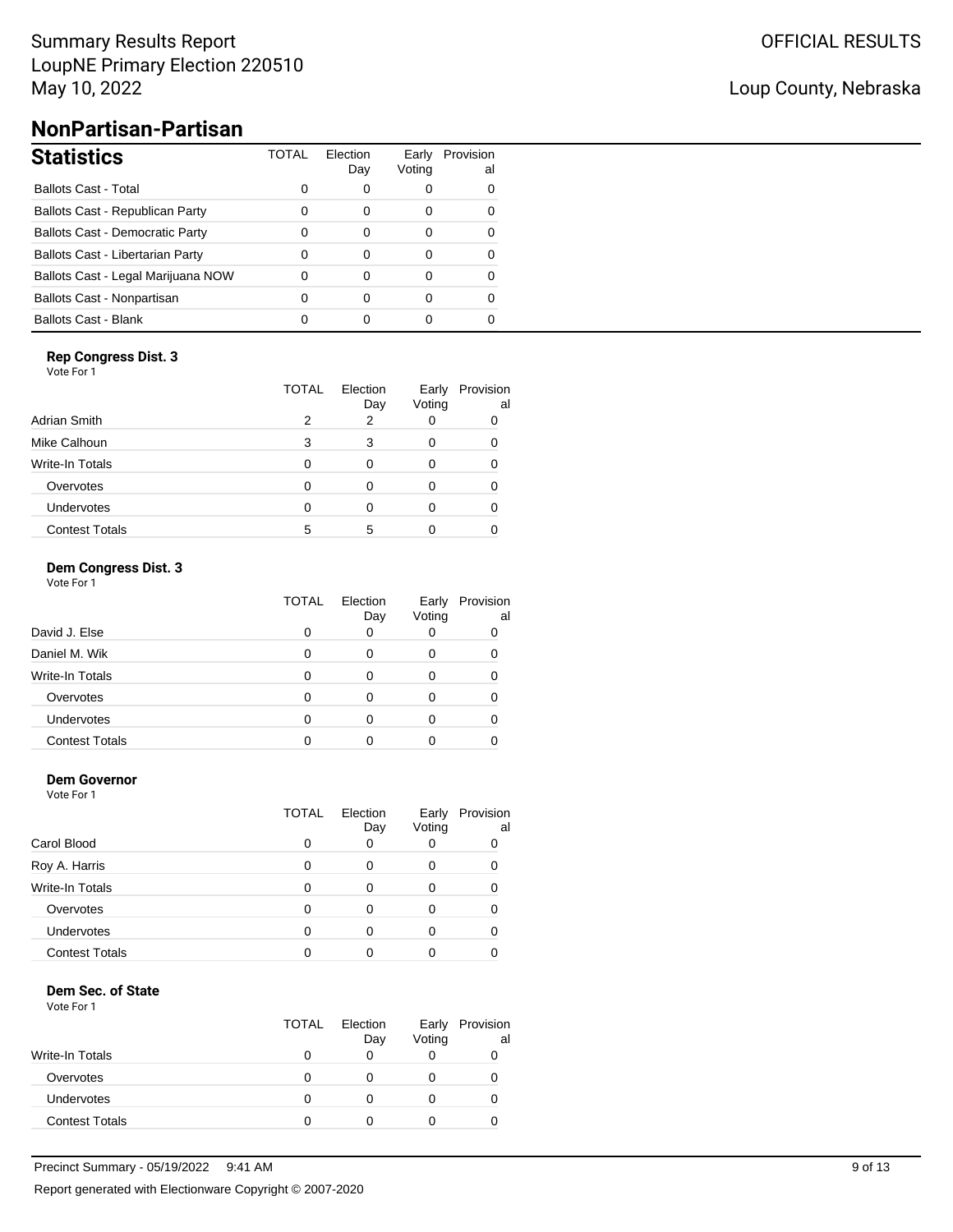# **NonPartisan-Partisan**

### **Dem State Treasurer**

Vote For 1

|                       | <b>TOTAL</b> | Election<br>Day | Early<br>Voting | Provision<br>al |
|-----------------------|--------------|-----------------|-----------------|-----------------|
| Write-In Totals       |              |                 |                 |                 |
| Overvotes             |              |                 |                 |                 |
| <b>Undervotes</b>     |              |                 |                 | O               |
| <b>Contest Totals</b> |              |                 |                 |                 |

### **Dem Attorney General**

Vote For 1

|                       | <b>TOTAL</b> | Election<br>Day | Early<br>Voting | Provision<br>al |
|-----------------------|--------------|-----------------|-----------------|-----------------|
| Write-In Totals       |              |                 |                 |                 |
| Overvotes             |              |                 |                 |                 |
| Undervotes            |              |                 |                 |                 |
| <b>Contest Totals</b> |              |                 |                 |                 |

### **Dem State Auditor**

Vote For 1

|                       | <b>TOTAL</b> | Election<br>Day | Early<br>Voting | Provision<br>al |
|-----------------------|--------------|-----------------|-----------------|-----------------|
| Write-In Totals       |              | 0               |                 |                 |
| Overvotes             |              | Ω               |                 |                 |
| Undervotes            |              | 0               |                 |                 |
| <b>Contest Totals</b> |              |                 |                 |                 |

## **Dem Public Service Comm. Dist 5**

Vote For 1

|                        | TOTAL | Election<br>Day | Early<br>Voting | Provision<br>al |
|------------------------|-------|-----------------|-----------------|-----------------|
| <b>Write-In Totals</b> |       |                 |                 |                 |
| Overvotes              |       |                 |                 |                 |
| <b>Undervotes</b>      |       |                 |                 |                 |
| <b>Contest Totals</b>  |       |                 |                 |                 |

### **Lib Congress Dist. 3**

Vote For 1

|                       | <b>TOTAL</b> | Election<br>Day | Early<br>Voting | Provision<br>al |
|-----------------------|--------------|-----------------|-----------------|-----------------|
| Write-In Totals       |              |                 |                 |                 |
| Overvotes             |              |                 |                 |                 |
| <b>Undervotes</b>     |              |                 |                 |                 |
| <b>Contest Totals</b> |              |                 |                 |                 |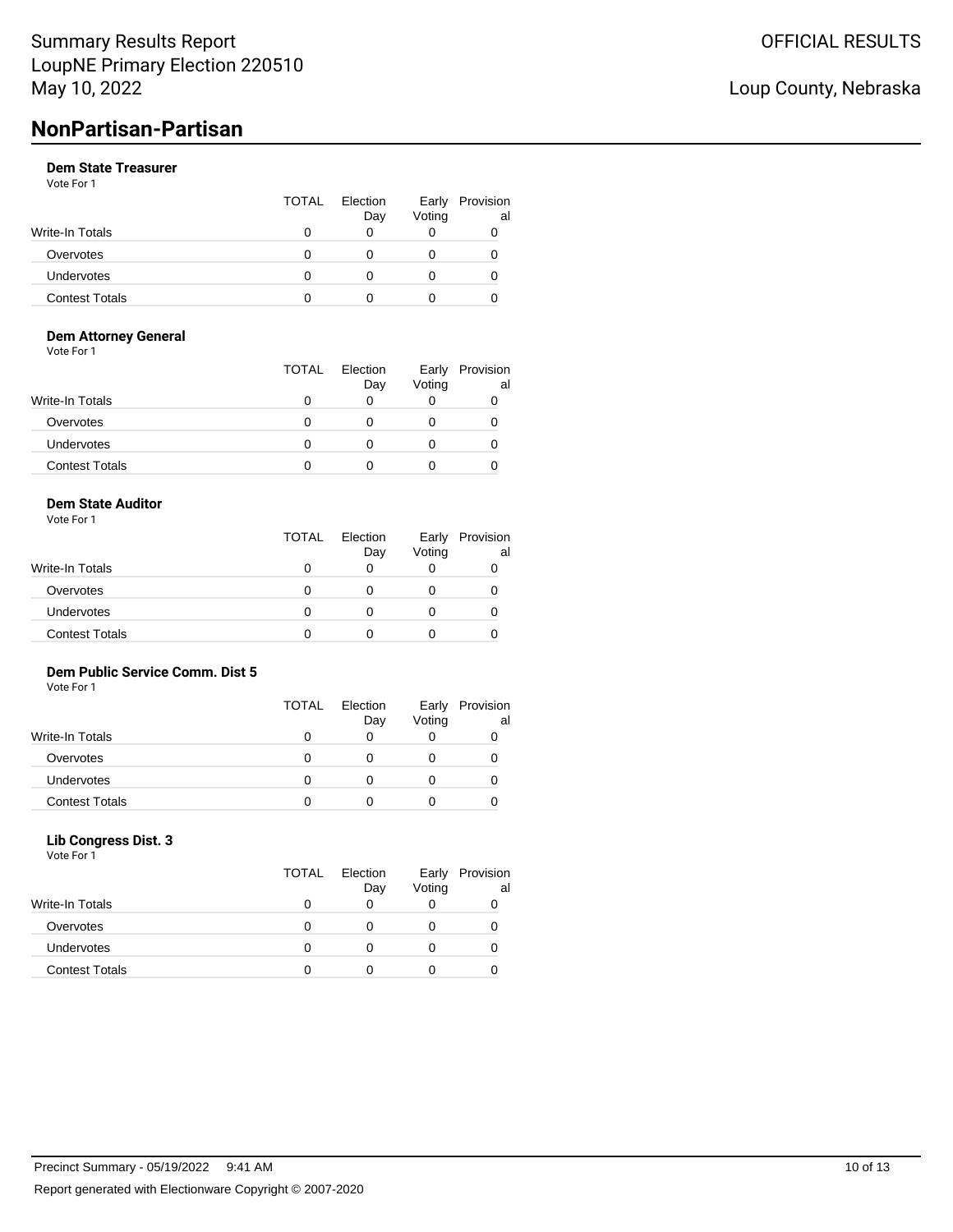## Loup County, Nebraska

# **NonPartisan-Partisan**

## **Lib Governor**

Vote For 1

|                       | <b>TOTAL</b> | Election<br>Day | Early<br>Voting | Provision<br>al |
|-----------------------|--------------|-----------------|-----------------|-----------------|
| Scott Zimmerman       |              |                 |                 |                 |
| Write-In Totals       |              |                 |                 |                 |
| Overvotes             | O            |                 |                 |                 |
| <b>Undervotes</b>     | O            |                 |                 |                 |
| <b>Contest Totals</b> |              |                 |                 |                 |

#### **Lib Sec. of State**

Vote For 1

|                       | <b>TOTAL</b> | Election<br>Day | Early<br>Voting | Provision<br>al |
|-----------------------|--------------|-----------------|-----------------|-----------------|
| Write-In Totals       |              |                 |                 |                 |
| Overvotes             | O            |                 |                 |                 |
| <b>Undervotes</b>     | O            |                 |                 |                 |
| <b>Contest Totals</b> |              |                 |                 |                 |

### **Lib State Treasurer**

Vote For 1

|                       | TOTAL | Election<br>Day | Early<br>Voting | Provision<br>al |
|-----------------------|-------|-----------------|-----------------|-----------------|
| Katrina Tomsen        |       |                 |                 |                 |
| Write-In Totals       |       |                 | Ω               |                 |
| Overvotes             |       |                 | Ω               |                 |
| <b>Undervotes</b>     |       |                 |                 |                 |
| <b>Contest Totals</b> |       |                 |                 |                 |

### **Lib Attorney General**

Vote For 1

|                        | TOTAL | Election<br>Day | Early<br>Voting | Provision<br>al |
|------------------------|-------|-----------------|-----------------|-----------------|
| <b>Write-In Totals</b> |       |                 |                 | U               |
| Overvotes              |       |                 |                 |                 |
| <b>Undervotes</b>      |       |                 |                 |                 |
| <b>Contest Totals</b>  |       |                 |                 |                 |

## **Lib State Auditor**

|                        | <b>TOTAL</b> | Election<br>Day | Early<br>Voting | Provision<br>al |
|------------------------|--------------|-----------------|-----------------|-----------------|
| Gene Siadek            |              | 0               |                 |                 |
| <b>Write-In Totals</b> |              | 0               |                 |                 |
| Overvotes              |              | 0               |                 |                 |
| Undervotes             |              | 0               |                 |                 |
| <b>Contest Totals</b>  |              |                 |                 |                 |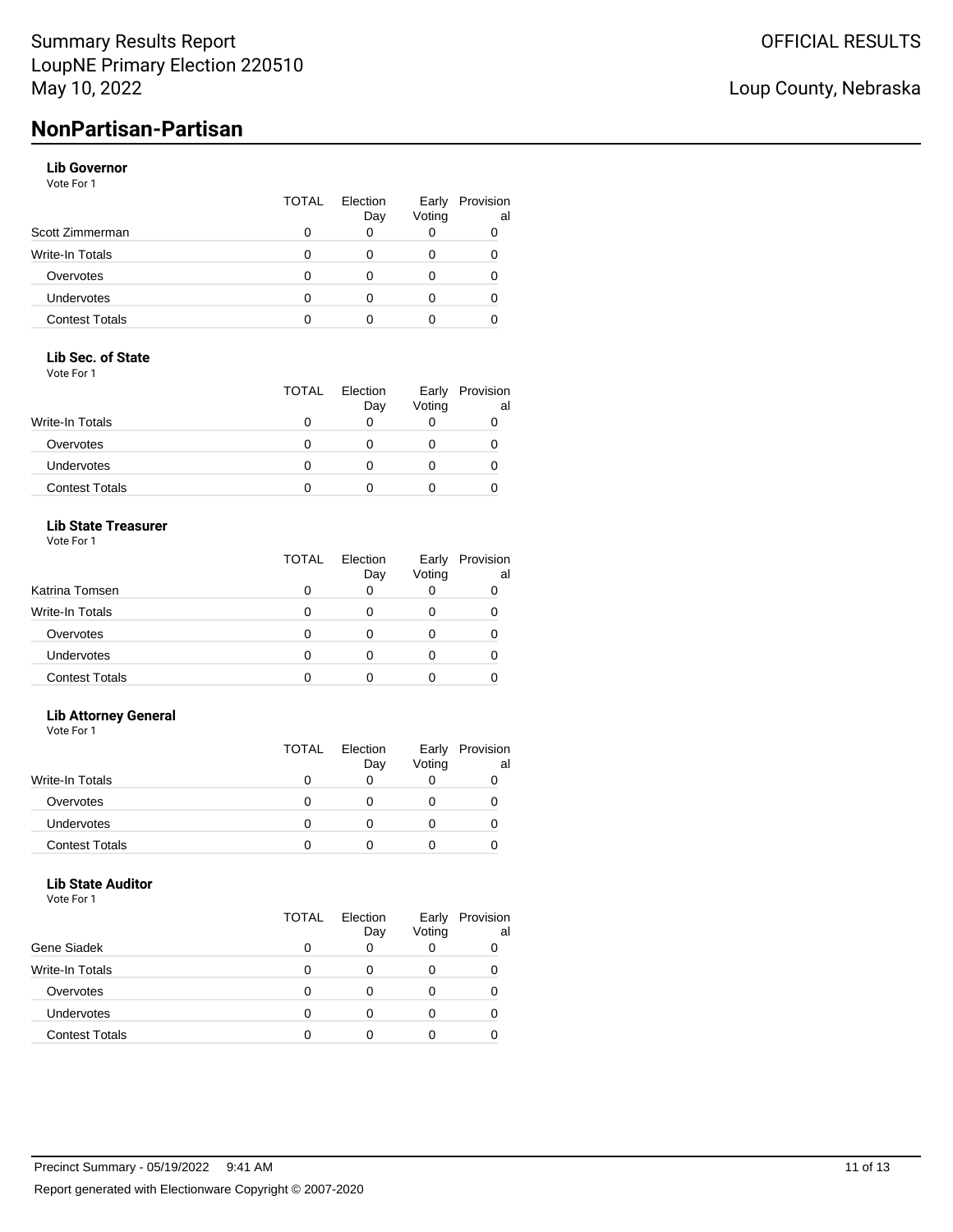# **NonPartisan-Partisan**

### **Lib Public Service Comm. Dist 5**

Vote For 1

|                       | <b>TOTAL</b> | Election<br>Day | Early<br>Voting | Provision<br>al |
|-----------------------|--------------|-----------------|-----------------|-----------------|
| Write-In Totals       |              |                 |                 |                 |
| Overvotes             |              |                 |                 |                 |
| Undervotes            |              |                 |                 |                 |
| <b>Contest Totals</b> |              |                 |                 |                 |

#### **Lmn Congress Dist. 3** Vote For 1

|                       | <b>TOTAL</b> | Election<br>Day | Early<br>Voting | Provision<br>al |
|-----------------------|--------------|-----------------|-----------------|-----------------|
| Mark Elworth Jr.      |              | 0               | 0               |                 |
| Write-In Totals       |              |                 | 0               |                 |
| Overvotes             |              | ∩               | O               |                 |
| Undervotes            | O            | ∩               | O               |                 |
| <b>Contest Totals</b> |              |                 |                 |                 |

### **Lmn Governor**

Vote For 1

|                        | <b>TOTAL</b> | Election<br>Day | Early<br>Voting | Provision<br>al |
|------------------------|--------------|-----------------|-----------------|-----------------|
| <b>Write-In Totals</b> |              |                 |                 |                 |
| Overvotes              |              |                 |                 |                 |
| <b>Undervotes</b>      |              |                 |                 |                 |
| <b>Contest Totals</b>  |              |                 |                 |                 |

#### **Lmn Sec. of State** Vote For 1

|                   | <b>TOTAL</b> | Election<br>Day | Voting | Early Provision<br>al |
|-------------------|--------------|-----------------|--------|-----------------------|
| Write-In Totals   |              |                 |        |                       |
| Overvotes         |              |                 |        |                       |
| <b>Undervotes</b> | 0            |                 |        | O                     |
| Contest Totals    |              |                 |        |                       |

### **Lmn State Treasurer**

Vote For 1

|                       | <b>TOTAL</b> | Election<br>Day | Early<br>Voting | Provision<br>al |
|-----------------------|--------------|-----------------|-----------------|-----------------|
| Write-In Totals       | O            | 0               |                 |                 |
| Overvotes             | O            | Ω               |                 |                 |
| <b>Undervotes</b>     | O            | 0               |                 |                 |
| <b>Contest Totals</b> |              |                 |                 |                 |